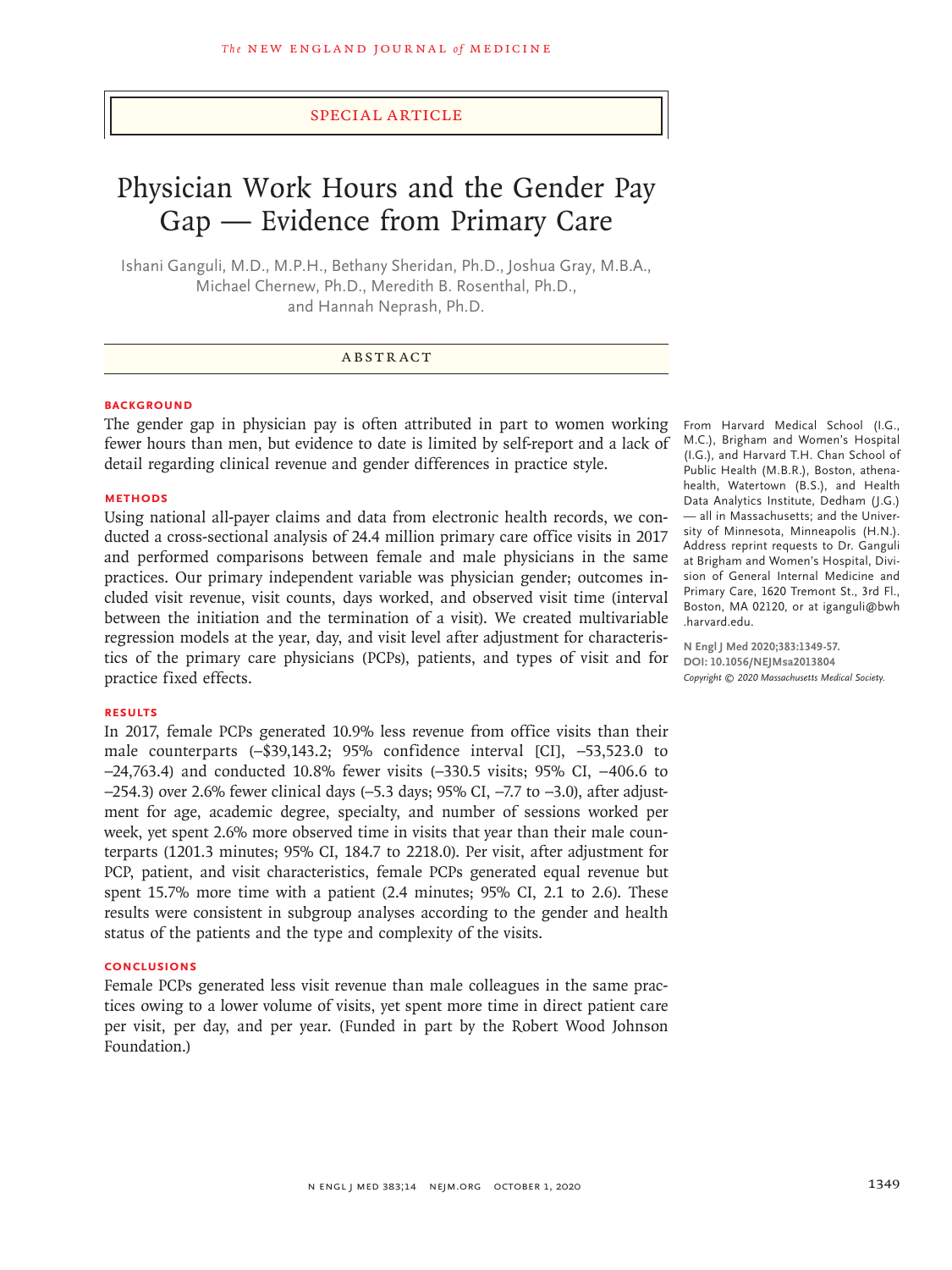**EMALE PHYSICIANS REPRESENT A GROWING STARK STARK STARK STARK STARK STARK STARK STARK STARK STARK STARK STARK STARK STARK STARK STARK STARK STARK STARK STARK STARK STARK STARK STARK STARK STARK STARK STARK STARK STARK STAR** emale physicians represent a growing share of the medical workforce and may have better patient outcomes than shown that they earn 8 to 29% less than their male counterparts.<sup>5-13</sup> The magnitude of and reasons for this pay gap are still debated. There are clear roles for factors such as physician specialty, academic rank, and leadership status, all of which may be related in part to gender bias.6,14,15 Many investigators have suggested that the gap may also be explained by the possibility that female doctors on average work fewer hours than male doctors.5,6,9,11-13,16 However, this conclusion is drawn largely from survey-based studies that rely on heterogenous samples and extrapolate physician-reported estimates of hours worked, visits completed, and compensation. In addition, such previous studies have lacked sufficient details regarding patients' characteristics, types of visits with physicians, and clinical revenue to confirm these underlying assumptions.

The relationship between physician gender and work hours deserves further scrutiny, especially given the known gender differences in practice style. Several studies have shown that female doctors may conduct longer visits,17,18 offer more counseling, $17,19$  and bill in less lucrative ways<sup>20</sup> than male doctors, owing to factors such as personal characteristics, sociocultural norms, or patients' expectations.<sup>19</sup> Although longer visits are associated with better care, $21-27$  such differences may disadvantage female physicians within the still-predominant volume-based physician payment model that values visit number over quality.22,28,29 As practice leaders and policymakers experiment with new payment models that build on or disrupt the volume-based system,<sup>30</sup> it is important to understand how the current model may contribute to the gender pay gap and, in turn, to broader population health goals. Therefore, we used a large sample of national all-payer claims and data from electronic health records (EHRs) to estimate gender differences in the time spent on primary care visits and the subsequent revenue received.

#### Methods

#### **Study Design and Overview**

We conducted a cross-sectional analysis of primary care visits using a national sample of deidentified all-payer claims and EHR data for 2011 through 2017. The data were supplied by athenahealth, a technology company that provides Internet-based medical billing, practice management, and EHR software. The study was approved by institutional review boards at the National Bureau of Economic Research and the University of Minnesota.

Our study sample included all office visits in 2017 with physicians specializing in adult primary care (internal medicine, family practice, or general practice) who used athenahealth, were active (defined as working ≥90 days that year), and belonged to a practice with at least one male and one female primary care physician (PCP) to allow for within-practice comparisons. (Additional details regarding the study design are provided in the Methods section and Fig. S1 in the Supplementary Appendix, available with the full text of this article at NEJM.org.)

#### **Study Measures**

The primary independent variable was physician gender. At the year level, our outcomes included the total allowed charges (i.e., revenue), number of visits, number of days worked (defined as billing ≥1 visit that day), and observed visit time (in minutes, quantified as the interval between the initiation and the termination of a visit on the basis of the EHR time stamps) aggregated across all visits in 2017.

The observed visit time measure relied on time stamps, which capture clinicians' actions in the EHR across sequential stages of an encounter with a patient. Generally, after staff members have completed check-in (e.g., confirming insurance), a medical assistant conducts the intake assessment (e.g., vital signs and medication reconciliation). Once intake is complete, the physician clicks "Go to Exam" to start the visit (e.g., obtaining and documenting history, performing a physical examination, and placing orders). At the end of the visit, the physician closes the examination stage to advance the encounter to the checkout stage. If the time stamps for a visit were not recorded or did not meet our quality criteria, we considered the observed visit time value to be missing and used multiple imputation to impute this value.

Day-level outcomes included total allowed charges, number of visits, and observed visit time aggregated per day. Visit-level outcomes included allowed charges, number of diagnoses that were documented (according to codes of the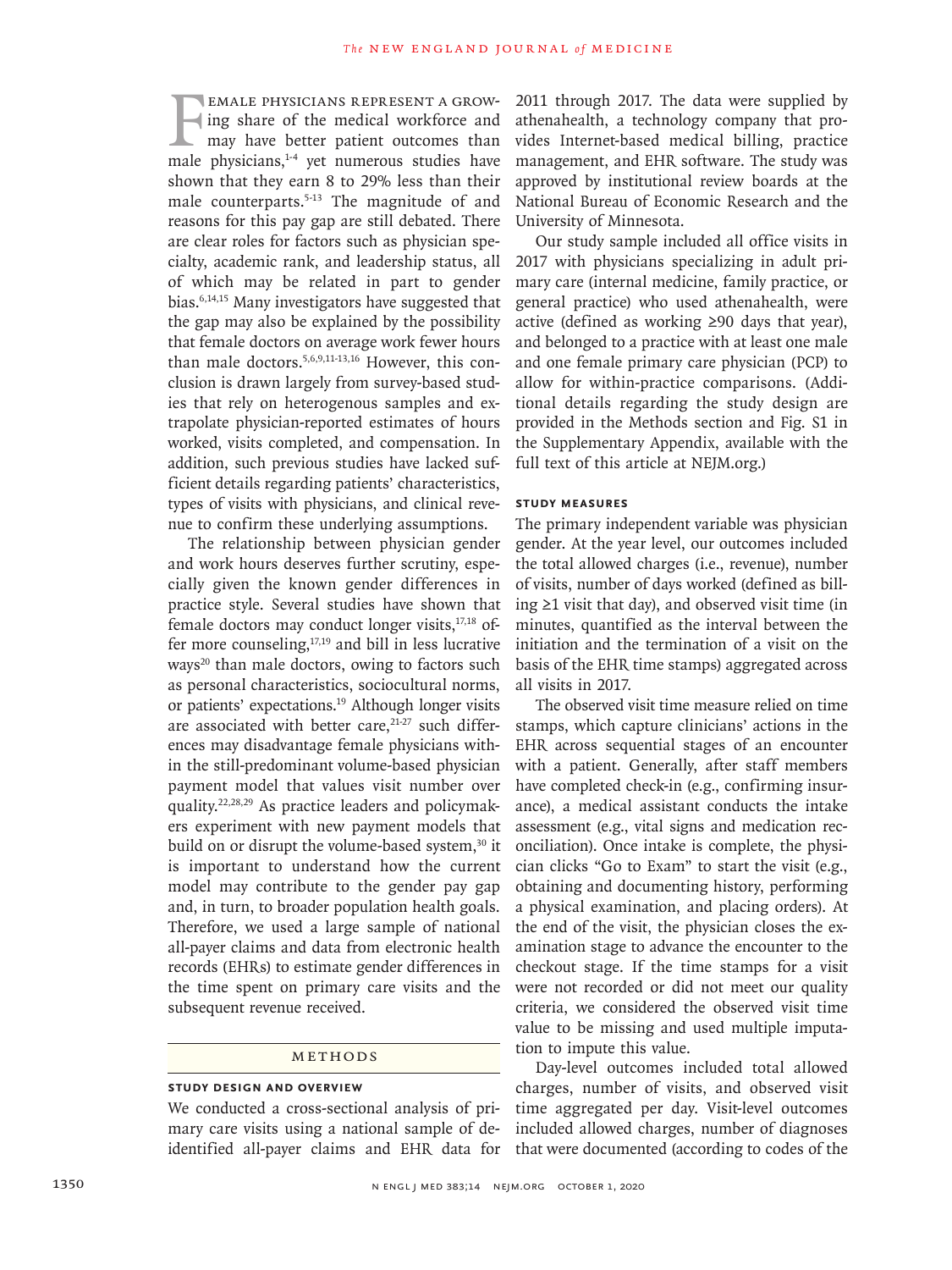*International Classification of Diseases, Tenth Revision*) to assess the number of topics discussed during the visit, number of orders that were placed (i.e., prescriptions, laboratory tests, imaging tests, and referrals), observed visit time, and difference between the observed visit time and the scheduled duration.

#### **Characteristics of the Physicians, Patients, and Visits**

We examined the characteristics of physicians, including age (continuous variable), degree (doctor of medicine or doctor of osteopathic medicine), specialty (internal medicine, family practice, or general practice), and number of scheduled sessions per day or week (defined as predetermined blocks of time in which physicians schedule visits, measured as a continuous integer variable).

The characteristics of the patients included age (categorical variable), gender, race or ethnic group, marital status, number of chronic conditions (as determined at the visit level on the basis of the previous 6 months to 3 years, according to the criteria of the Chronic Conditions Data Warehouse of the Centers for Medicare and Medicaid Services [CMS]), primary insurer (as determined at the visit level), and whether the patient was new to the physician (binary variable, determined at the visit level if the physician had billed no services for that patient since 2011).

Finally, we examined characteristics of the visit, including type (using Current Procedural Terminology Evaluation and Management billing codes from the American Medical Association, including codes for problem-based visits [99201– 99215] and for preventive visits [99381–99397, G0402, and G0438–G0439]), diagnosis type (lowacuity condition vs. other), and whether the visit was scheduled in advance or as a same-day visit. Details about these determinations are provided in the Methods section and Table S1.

## **Statistical Analysis**

We compared male and female physicians with respect to their characteristics and those of the patients they saw in 2017, using regression models with practices included as fixed effects. To quantify and attribute any gender differences in the outcomes of interest, we then estimated multivariable, ordinary least-squares regression models at the year, day, and visit level. For visits with missing data for the observed visit time, we used multiple imputation to impute these values.

All analyses used practice fixed effects, which means that our estimates represent gender differences within each given practice. This approach allowed us to control for unobservable differences between practices. For models at the year, day, and visit level, we also adjusted for the characteristics of the physicians, including age, academic degree, specialty, and number of sessions per week or day (for year and day models, respectively). Day-level models were further adjusted for day-of-the-week fixed effects. In addition, visit-level models included the characteristics of patients (age, gender, race or ethnic group, marital status, chronic condition count, insurer, and new-to-physician status), day-of-theweek fixed effects, diagnosis type, and whether the visit was scheduled in advance or same-day.

In addition, we conducted several sensitivity analyses to interrogate our findings. To supplement the analysis of mean gender differences as derived from regression analyses, we compared male and female PCPs according to the distribution of minutes per visit and visit revenue per minute.

We examined work Relative Value Units, the standardized unit that is used to measure physician work, $31$  which is then multiplied by payerspecific rates to calculate allowed charges, at the year, day, and visit level. We replicated analyses using only visits for which time-stamp data were available. We stratified year- and visit-level results according to physician age group (25 to 44 years, 45 to 64 years, and ≥65 years) and visit-level results according to patient gender. To determine whether differences persisted among medically complex patients, we performed a visit-level subgroup analysis among patients with two or more chronic conditions. Acknowledging the possibility that patients who select female PCPs may have expectations or preferences that differ from those of other patients, we performed a subgroup analysis of same-day visits, for which patients may have less choice in which clinician they see.

To examine whether results were consistent within levels of visit intensity, we repeated our analyses among visits with the same billing code for common problem-based visits (99203–99205 and 99213–99215) and preventive visits. Because these codes can be chosen on the basis of the visit complexity (as defined by documentation, which we cannot observe) or on time spent with the patient (e.g., ≥25 minutes for a 99214 code visit or ≥40 minutes for a 99215 code visit), we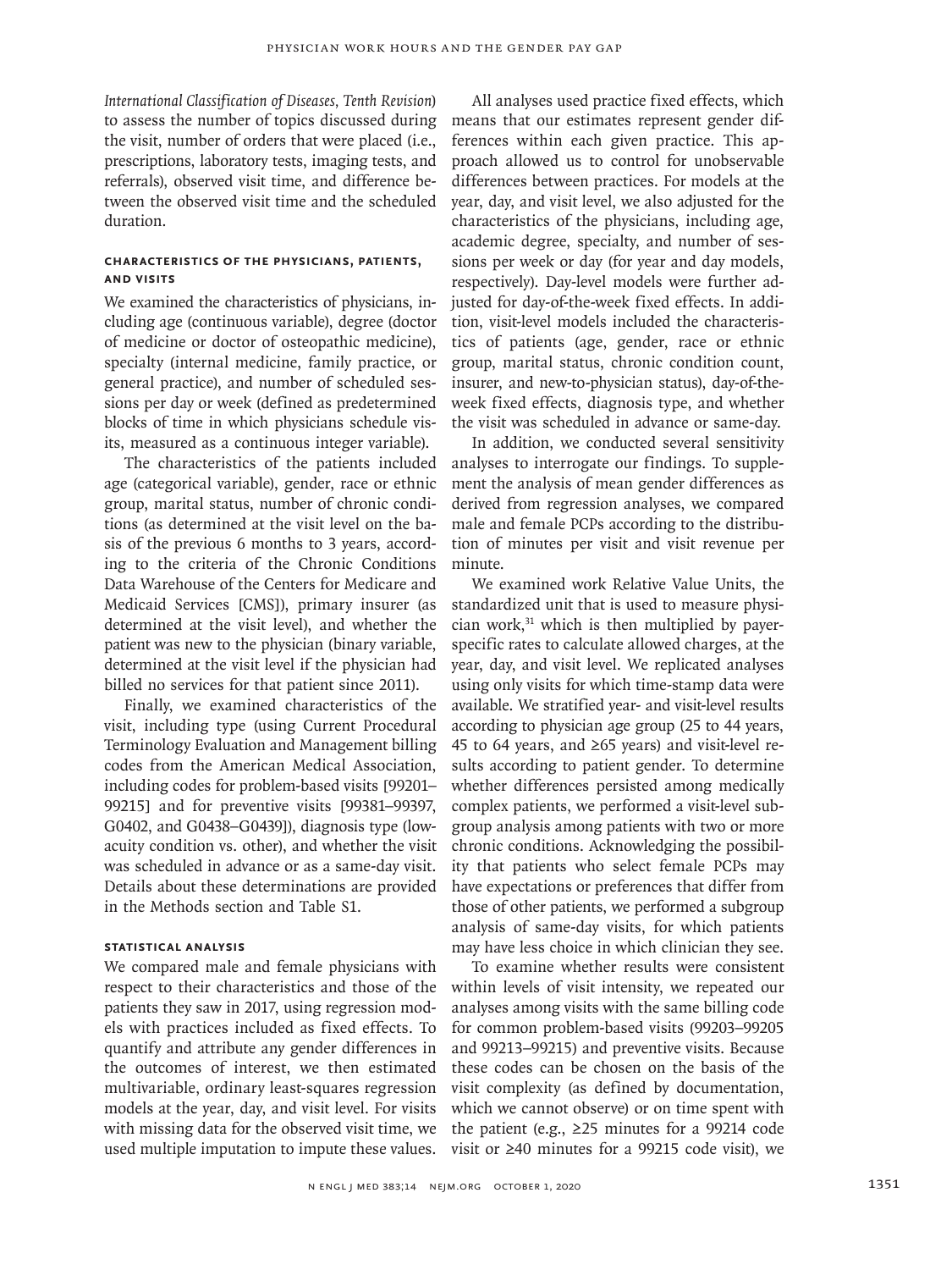also explored the hypothesis that female PCPs may be more likely than male PCPs to miss opportunities to bill a higher-intensity (i.e., higherpaying) code on the basis of visit duration. Specifically, we examined the percentage of code 99213 visits that were more than 25 minutes in length and therefore might have been billed as code 99214 and the percentage of code 99214 visits that were more than 40 minutes in length and therefore might have been billed as code 99215. Details regarding the statistical methods are provided in the Supplementary Appendix.

#### **RESULTS**

#### **Study Population**

We examined 24,391,810 primary care visits in 2017 that involved 8,513,290 patients and 8302 active PCPs across all 50 states. (These 8302 PCPs represented 5% of all PCPs in the United States.) Of the PCPs who were included in the study, 36.4% were female and 53.2% had an internal medicine specialty — results that are similar to the national distribution of PCPs in the Physician Compare database. Our sample had a larger share of PCPs in the South and fewer in the West (Table S2). Patients in our sample were older and more often enrolled in Medicare than those in a national survey-based sample of primary care visits (Table S3).

#### **Differences in PCP, Patient, and Visit Characteristics**

In our sample, female PCPs were younger than their male counterparts and were more likely to specialize in family practice (Table 1). The female PCPs were scheduled for the same number of sessions per week on average as the male PCPs. Female PCPs were more likely to have visits with patients who were under the age of 65 years, female, non-White race, and covered by Medicaid or commercial insurance. Female PCPs had a slightly larger share of visits with patients who were new to them.

## **Differences in Outcomes**

In 2017, in unadjusted analyses, female PCPs generated 12.4% less visit revenue than male PCPs in the same practices: \$316,101.9 and \$360,820.8, respectively, for a difference of −\$44,718.9 (95% confidence interval [CI], −60,525.7 to −28,912.1) (Table S4). After adjustment for the physician's age, academic degree, specialty, and number of sessions worked per week, female PCPs generated 10.9% less visit revenue than their male counterparts (−\$39,143.2; 95% CI, −53,523.0 to −24,763.4) (Table 2). In adjusted analyses, female PCPs worked 2.6% fewer days per year (−5.3 days; 95% CI, −7.7 to −3.0) and provided 10.8% fewer visits (−330.5 visits; 95% CI, −406.6 to −254.3) and yet spent 2.6% more time with patients than male PCPs over the year (1201.3 minutes; 95% CI, 184.7 to 2218.0).

Per day in the clinic, female PCPs generated 10.1% less visit revenue than male PCPs (−\$180.7; 95% CI, -246.8 to -114.7) and provided 10.5% fewer visits  $(-1.6 \text{ visits}; -1.9 \text{ to } -1.3)$ . However, they spent 3.3% more time with patients (7.7 minutes; 95% CI, 3.6 to 11.8).

At the visit level, there was no significant revenue difference between female and male PCPs. Female PCPs documented 0.2 more diagnoses (5.9%) and placed 0.5 more orders (19.2%) per visit than their male counterparts. In addition, female PCPs scheduled more long (≥20 minutes) visits (26.6% vs. 23.3%), for a difference of 3.3 percentage points (95% CI, 1.6 to 5.0) among visits for which the scheduled duration was available. Female PCPs spent more time than scheduled on average and spent 15.7% more minutes with patients than male PCPs (2.4 minutes; 95% CI, 2.1 to 2.6). These estimates amounted to a revenue difference between female and male PCPs of \$398.5 as compared with \$460.4 per hour of direct patient care (i.e., 87% per hour relative to male PCPs).

#### **Sensitivity Analyses**

In sensitivity analyses, distributions of revenue per minute overlapped considerably between genders, although a larger share of female PCPs billed less than \$10 per minute of direct patient care (Fig. 1). Differences in work Relative Value Units were consistent with revenue differences (Table S5). Results were largely consistent in an analysis that was limited to visits with nonmissing time-stamp data (Table S6). The gender gap in revenue was largest among doctors who were 65 years of age or older (Table S7A and S7B). Both male and female PCPs between the ages of 25 and 44 years worked fewer days per year than both male and female PCPs between the ages of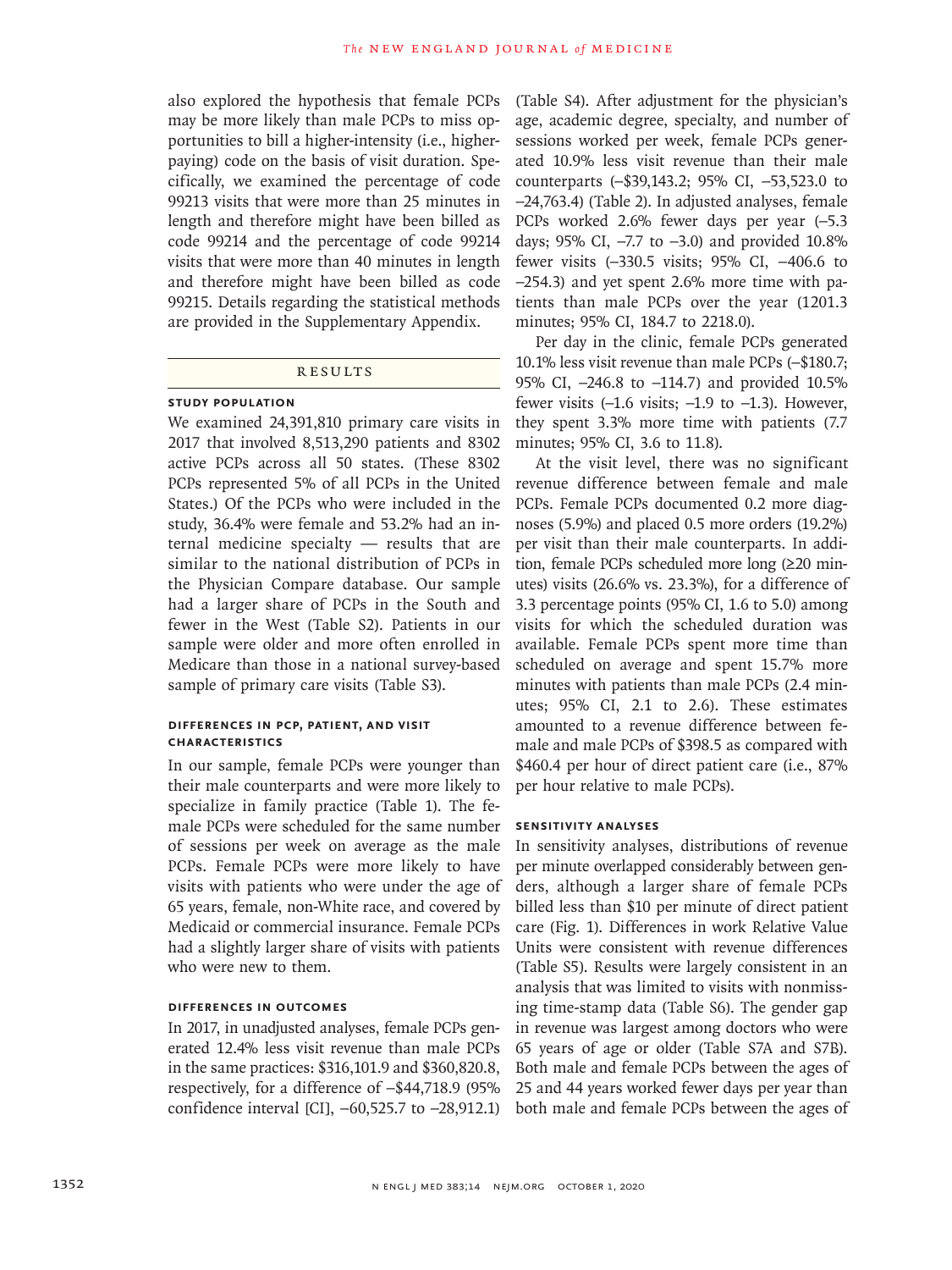| Table 1. Characteristics of Male and Female PCPs and Their Visits with Patients (2017 Data).* |            |                    |  |
|-----------------------------------------------------------------------------------------------|------------|--------------------|--|
| Characteristic                                                                                | Male PCPs  | <b>Female PCPs</b> |  |
| Physicians                                                                                    |            |                    |  |
| No. of physicians included in the analysis                                                    | 5284       | 3018               |  |
| Mean age (yr)                                                                                 | 53.2       | 46.5               |  |
| Specialty (%)                                                                                 |            |                    |  |
| Internal medicine                                                                             | 56.7       | 47.0               |  |
| Family practice                                                                               | 42.5       | 52.4               |  |
| General practice                                                                              | 0.8        | 0.6                |  |
| Academic degree (%)                                                                           |            |                    |  |
| M.D.                                                                                          | 87.1       | 83.3               |  |
| D.O.                                                                                          | 12.9       | 16.6               |  |
| Mean no. of sessions per week†                                                                | 7.9        | 7.9                |  |
| <b>Patients and Visits</b>                                                                    |            |                    |  |
| No. of annual visits                                                                          | 16,422,457 | 7,969,353          |  |
| Age category %:                                                                               |            |                    |  |
| $<$ 15 yr                                                                                     | 2.8        | 4.0                |  |
| $15-24$ yr                                                                                    | 3.9        | 5.6                |  |
| 25-44 yr                                                                                      | 14.4       | 18.8               |  |
| 45-64 yr                                                                                      | 33.9       | 35.0               |  |
| $\geq 65$ yr                                                                                  | 44.9       | 36.5               |  |
| Female gender (%)                                                                             | 49.7       | 70.0               |  |
| Married (%)                                                                                   | 54.9       | 51.2               |  |
| Race or ethnic group (%) §                                                                    |            |                    |  |
| Non-Hispanic White                                                                            | 76.1       | 73.0               |  |
| Non-White                                                                                     | 11.1       | 13.4               |  |
| Other or unknown                                                                              | 12.9       | 13.6               |  |
| Type of payer (%)                                                                             |            |                    |  |
| Medicare                                                                                      |            |                    |  |
| Traditional                                                                                   | 27.7       | 22.2               |  |
| Advantage                                                                                     | 13.7       | 11.7               |  |
| Medicaid                                                                                      | 7.3        | 8.7                |  |
| Medicare plus Medicaid                                                                        | 4.8        | 4.5                |  |
| Commercial insurance                                                                          | 43.0       | 49.6               |  |
| No insurance                                                                                  | 2.0        | 2.0                |  |
| Other payer                                                                                   | 1.5        | 1.2                |  |
| Mean no. of chronic conditions¶                                                               | 1.1        | 1.0                |  |
| Visit for low-acuity condition (%)                                                            | 4.7        | 5.4                |  |
| Same-day visit (%)                                                                            | 22.3       | 23.4               |  |
| Patient new to physician (%)                                                                  | 21.8       | 23.2               |  |

\* Percentages are adjusted characteristic means that were calculated with the use of a regression of the characteristic on physician gender that included practice fixed effects. Characteristics of the patients were analyzed at the patient-visit level. Percentages may not total 100 because of rounding. PCP denotes primary care physician.

† To determine scheduled sessions, each physician was specified as having a session, out of a possible 10 morning (7 a.m. to noon) or afternoon (noon to 7 p.m.) weekday sessions, if they had at least one visit time-stamped during that session (e.g., Monday morning) for at least 26 weeks of the study year. We then added the number of sessions that the physician had in a given week (range, 1 to 10).

‡ Data regarding age were missing for four patient visits, one for male PCPs and three for female PCPs.

Race or ethnic group was reported by the patients in the electronic health record.

¶ The count of previously documented diagnoses of chronic conditions was based on the Chronic Conditions Data Warehouse criteria of the Centers for Medicare and Medicaid Services.

The classification of a condition as low acuity (e.g., conjunctivitis and sinusitis) was based on the primary diagnosis code for the visit (Table S1).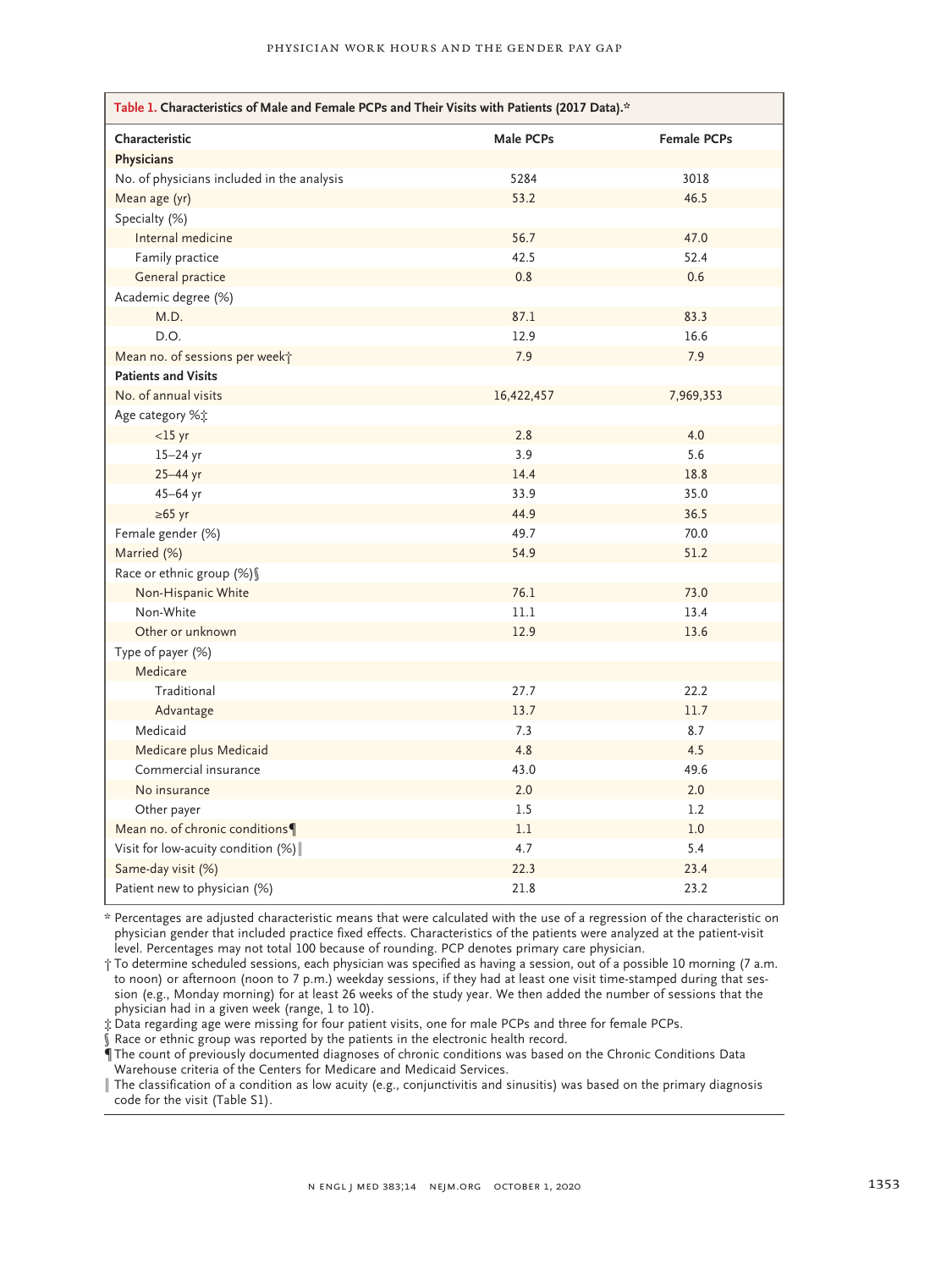| Table 2. Adjusted Year-, Day-, and Visit-Level Outcomes for Male and Female PCPs. |            |                    |                                            |          |  |  |
|-----------------------------------------------------------------------------------|------------|--------------------|--------------------------------------------|----------|--|--|
| Outcome                                                                           | Male PCPs  | <b>Female PCPs</b> | Between-Group Difference*                  |          |  |  |
|                                                                                   |            |                    | Absolute (95% CI)                          | Relative |  |  |
|                                                                                   |            |                    |                                            | %        |  |  |
| Per year                                                                          |            |                    |                                            |          |  |  |
| No. of physicians included in analysis                                            | 5284       | 3018               |                                            |          |  |  |
| Allowed charges (U.S. \$)                                                         | 358,795.1  | 319,652.0          | $-39,143.2$ ( $-53,523.0$ to $-24,763.4$ ) | $-10.9$  |  |  |
| No. of visits                                                                     | 3058.2     | 2727.7             | $-330.5$ ( $-406.6$ to $-254.3$ )          | $-10.8$  |  |  |
| No. of days in clinic                                                             | 203.3      | 197.9              | $-5.3$ ( $-7.7$ to $-3.0$ )                | $-2.6$   |  |  |
| Observed time spent in patient visits (min) +                                     | 46,709.2   | 47,910.6           | 1201.3 (184.7 to 2218.0)                   | 2.6      |  |  |
| Per day                                                                           |            |                    |                                            |          |  |  |
| No. of physician-days included in the analysis                                    | 1,085,623  | 585,808            |                                            |          |  |  |
| Allowed charges (U.S. \$)                                                         | 1,792.3    | 1,611.6            | $-180.7$ ( $-246.8$ to $-114.7$ )          | $-10.1$  |  |  |
| No. of visits                                                                     | 15.2       | 13.6               | $-1.6$ ( $-1.9$ to $-1.3$ )                | $-10.5$  |  |  |
| Observed time spent in patient visits (min) +                                     | 231.5      | 239.2              | 7.7 (3.6 to 11.8)                          | 3.3      |  |  |
| Per visit                                                                         |            |                    |                                            |          |  |  |
| No. of visits included in the analysis                                            | 16,422,457 | 7,969,353          |                                            |          |  |  |
| Allowed charges (U.S. \$)                                                         | 117.4      | 116.9              | $-0.5$ ( $-4.3$ to 3.2)                    | $-0.4$   |  |  |
| No. of diagnoses documented                                                       | 3.4        | 3.7                | $0.2$ (0.2 to 0.3)                         | 5.9      |  |  |
| No. of orders placed                                                              | 2.6        | 3.1                | $0.5$ (0.4 to 0.5)                         | 19.2     |  |  |
| Observed visit time (min)+                                                        | 15.3       | 17.6               | 2.4 (2.1 to 2.6)                           | 15.7     |  |  |
| Actual visit duration vs. scheduled duration (min):                               | $-0.9$     | 0.8                | 1.8 $(1.5 \text{ to } 2.0)$                | 188.9    |  |  |

\* The between-group difference is shown as the value among female PCPs, as compared with that among male PCPs.

† For visits for which the observed visit time data were missing (i.e., time stamps were not recorded or did not meet quality standards), this value was derived by means of multiple imputation.

‡ This value was calculated by subtracting the scheduled visit duration from the observed visit time. Data are provided for the 83.8% of visits for which information about the scheduled visit duration was available. (Details regarding this category are provided in the Supplementary Appendix.)

> 45 and 64 years; the gender differences in visit time per year and per visit were largest among younger PCPs.

Female PCPs spent more time with both their male and female patients than male PCPs did. Although both male and female PCPs spent slightly more time with female patients than with male patients, these differences were not significant (Fig. S3). The gender gap in the time that PCPs spent with patients was more evident (i.e., the gap for this variable was larger than the gap among all visits) in the subset of visits with patients who had two or more chronic conditions, in which female PCPs spent 16.2% more time (adjusted difference, 2.7 minutes; 95% CI, 2.3 to 3.0) (Table S8). In a subgroup analysis of same-day visits, between-gender differences in the observed duration per visit were diminished, with female PCPs spending 12.1% more time

(adjusted difference, 1.7 minutes; 95% CI, 1.4 to 2.0) (Table S9).

Gender differences persisted within specific intensities of visits (Table S10). Female PCPs missed more opportunities to bill higher-intensity visit codes on the basis of time spent: among level 3 visits, 14.6% of those with female PCPs could have been billed as level 4 according to the time spent, as compared with 11.1% of those with male PCPs; among level 4 visits, 6.1% of those with female PCPs could have been billed as level 5, as compared with 4.2% with male PCPs.

## Discussion

Using national all-payer claims and EHR data, we found that female PCPs generated nearly 11% less annual visit revenue than otherwise similar male PCPs in the same practices, yet they spent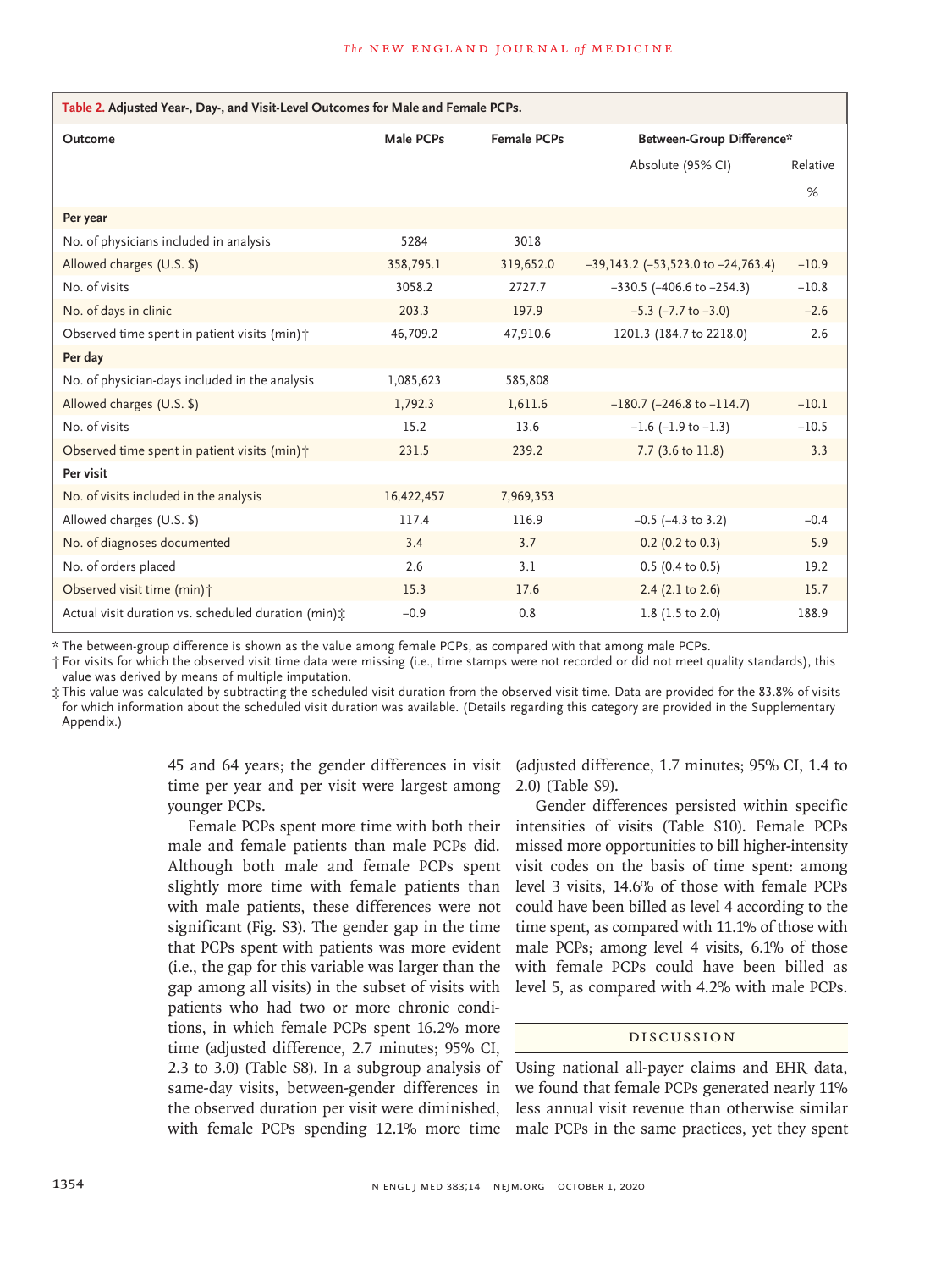more time with patients per visit, per day, and per year. The revenue gap was driven entirely by differences in visit volume, which were only in small part explained by the fewer days that female PCPs saw patients. Taken together, these results suggest that the differences in time spent with patients may be a contributor to the gender pay gap, with female physicians effectively generating 87% of what male physicians generate per hour of direct patient care.

We found that female PCPs spent nearly 16% more time with patients per visit than male PCPs (a difference of 2.4 minutes on average), even after we accounted for the characteristics of the PCPs, the patients, and the types of visits, including patient gender, payer, medical complexity, visit type and complexity, and previous relationship with the doctor. Our findings update previous estimates of a mean difference of 2.2 minutes in visit duration that was observed in small studies in which investigators used audio recordings and survey data from the 1980s and 1990s.18 Other studies have suggested that female PCPs may use this additional time to take a more thorough patient history, engage in shared decision making, provide more detailed explanations, and use more evidence-based, patientcentered communication approaches.17,19,32

Gender differences in how and for how long physicians communicate with patients may in turn arise from personal characteristics and from sociocultural norms. Patients may have different expectations of female doctors,<sup>33,34</sup> and patients who desire more time may be more likely to select a female PCP. In support of this hypothesis, we found a narrower difference between female and male PCPs in the visit duration among same-day visits, for which patients may have less choice in which clinician they see. More face-to-face time is desired by clinicians and patients alike<sup>35</sup> and is probably needed to deliver evidence-based primary care.<sup>23,24</sup> Observational studies suggest that more time per visit is associated with higher rates of screening and counseling,  $21,22$  better patient outcomes,  $21,23-25$ greater patient satisfaction,<sup>22,26,27</sup> and decreased physician burnout.36

We found that female PCPs worked slightly fewer days per year and scheduled substantially fewer visits while — and possibly in part to compensate for — spending more time with patients per visit. Our finding that this addi-





the duration of visits may be predictive of total work related to the visit.<sup>38</sup> Moreover, a study performed in a large health system showed that female physicians spent more time than male physicians doing EHR-based indirect care, even on days on which they had no clinic session,<sup>39</sup> which suggests that our findings offer a conservative estimate of differences in time worked.

We also found evidence of billing differences. Although female PCPs documented more diagnoses and placed more orders, they were more likely to miss opportunities to bill higher-paying visit codes on the basis of the time they had spent with patients, a finding that was consistent with the results of a study showing that female radiation oncologists billed fewer lucrative procedures than their male counterparts.<sup>20</sup>

This study offers several advances from previous work. Our use of a large sample of national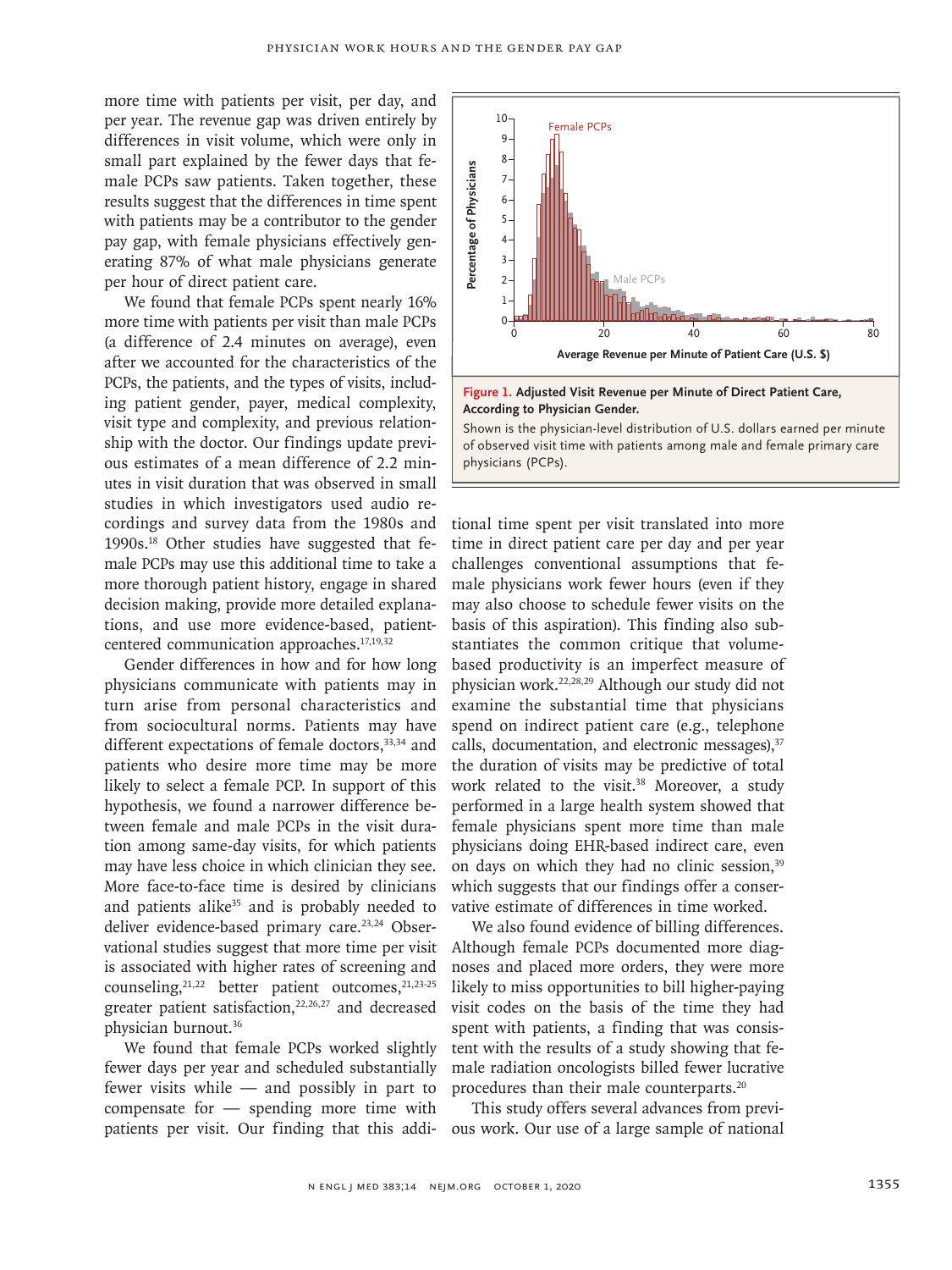all-payer claims and EHR data allowed us to observe clinical revenue across payers and time in visits rather than relying on physician-reported salary and work hours. We were able to compare doctors within the same practices and account for confounders at the physician, patient, and visit level.

Our study has several limitations. First, our analysis examined PCPs using one national EHR vendor, so our results may not generalize to all PCPs nationwide or to other cognitive, outpatientbased specialties. Second, we focused on visitrelated revenue (the preponderance of primary care revenue) but cannot observe how this translated into physicians' compensation. Although the vast majority of PCPs nationwide receive some form of productivity-based compensation<sup>40</sup> and we compared doctors within practices (who are more likely to use the same compensation model), the implications of reported revenue differences would be dampened to the extent that those models attenuate the relationship between revenue generated and compensation. Third, we note that although our estimates of visit time (which were based on time stamps) match those of survey and audio-based studies,<sup>18,41</sup> athenahealth time-stamp data have not been formally validated by direct observation. However, validation of data provided by other EHR vendors suggests that this is a reasonable approach.<sup>42</sup> In addition, we took analytic steps to validate and refine this measure, and we confirmed that male and female physicians had the same frequency of visits with time stamps that did not meet our quality criteria (see the Methods section in the Supplementary Appendix). Fourth, even though our data set allowed for a detailed analysis of physician time, we could not ascertain how this time was used (beyond what is captured in billing codes) nor whether more time was associated with better patient outcomes.

Taken together, we found a nearly 11% gender gap in annual visit revenue among otherwisesimilar physicians in the same practices. The gap was due primarily to male PCPs providing more visits, although female PCPs spent more time with patients per visit and overall. The disconnect between time spent and revenue generated may help to explain why female physicians (especially PCPs) face a greater risk of burnout than their male counterparts.<sup>33</sup> This disconnect also presents an additional barrier to building and sustaining the increasingly female primary care workforce, given concerns that primary care is already undervalued relative to other specialties<sup>28,29</sup> yet is important for improving population health outcomes and health care reform.<sup>43,44</sup>

More optimistically, our results suggest productivity-based payment is a modifiable structural mechanism for the gender pay gap. In the short term, clinicians could be prompted to use time-based billing when appropriate. Further research could examine ways to optimize physician time spent in visits (e.g., task sharing with clinical teams) without sacrificing patient outcomes or clinician well-being. Practice leaders and policymakers could also accelerate the development of other compensation models, such as payment for risk-adjusted panel size, and include measures of outcomes or patient experience in compensation formulas to address wage equity and to better reward time well spent.<sup>45,46</sup>

Supported in part by a grant (73623, to Dr. Sheridan) from the Robert Wood Johnson Foundation.

Disclosure forms provided by the authors are available with the full text of this article at NEJM.org.

We thank Thomas Bodenheimer, M.D., Lydia E.W. Pace, M.D., M.P.H., Kathryn M. Rexrode, M.D., Thomas Sequist, M.D., M.P.H., Ming Tai Seale, Ph.D., M.P.H., and Julia Adler-Milstein, Ph.D., for helpful comments; Alex Everhart, B.A., for assistance with visit-time calculations; Aarti Rao, B.A., for assistance with materials included in the Supplementary Appendix; and athenahealth clients and staff for sharing their electronic-healthrecord user experience and knowledge with us.

#### **References**

**1.** Tsugawa Y, Jena AB, Figueroa JF, Orav EJ, Blumenthal DM, Jha AK. Comparison of hospital mortality and readmission rates for Medicare patients treated by male vs female physicians. JAMA Intern Med 2017;177:206-13.

**2.** Wallis CJ, Ravi B, Coburn N, Nam RK, Detsky AS, Satkunasivam R. Comparison of postoperative outcomes among patients treated by male and female surgeons:

a population based matched cohort study. BMJ 2017;359:j4366.

**3.** Berthold HK, Gouni-Berthold I, Bestehorn KP, Böhm M, Krone W. Physician gender is associated with the quality of type 2 diabetes care. J Intern Med 2008; 264:340-50.

**4.** Andersen MR, Urban N. Physician gender and screening: do patient differences account for differences in mammography use? Women Health 1997;26: 29-39.

**5.** Weeks WB, Wallace AE. Race and gender differences in general internists' annual incomes. J Gen Intern Med 2006; 21:1167-71.

**6.** Baker LC. Differences in earnings between male and female physicians. N Engl J Med 1996;334:960-4.

**7.** Ohsfeldt RL, Culler SD. Differences in